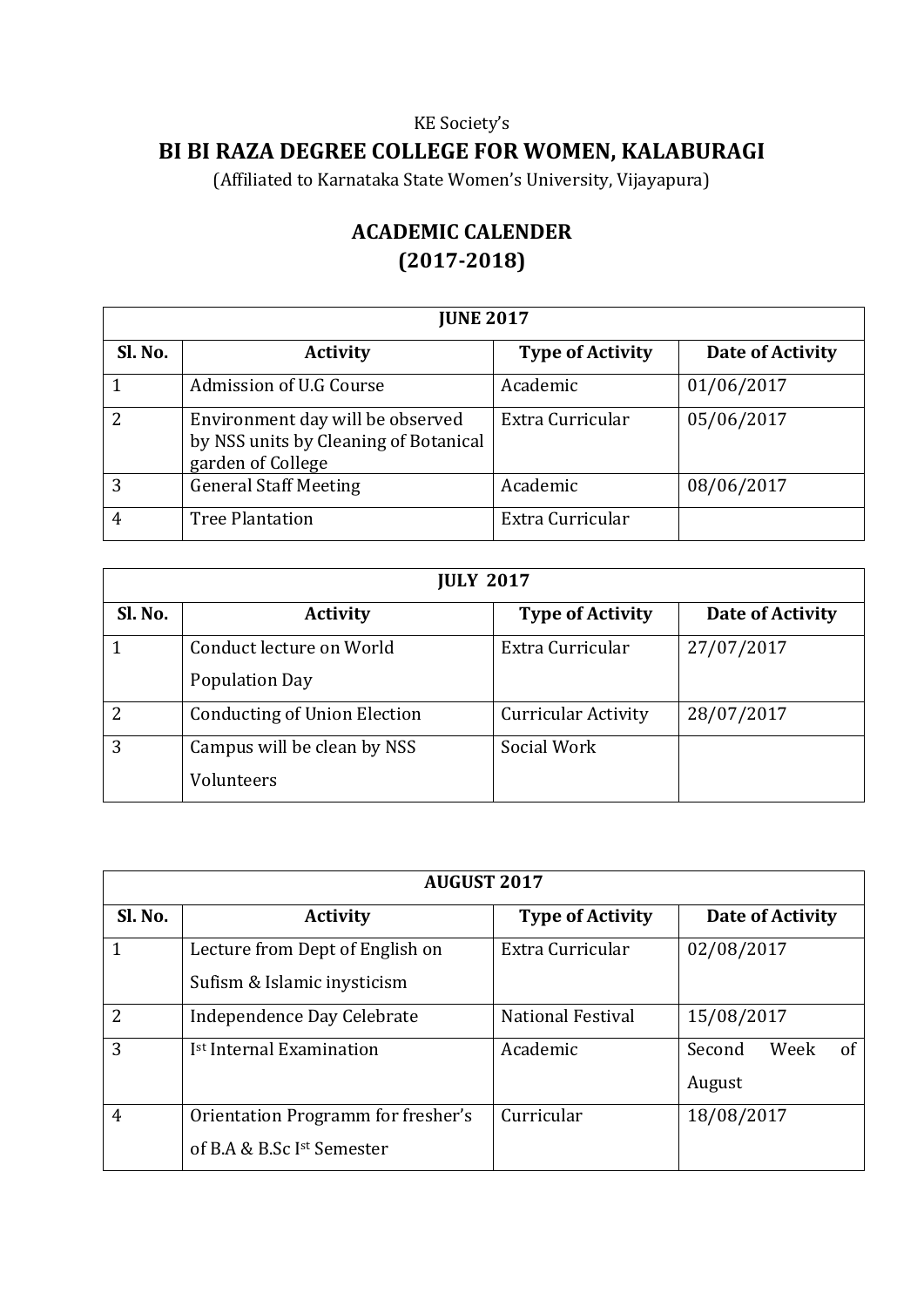| <b>Exhibition Cum Sale</b>      | Extra Curricular | 19/08/2017 |
|---------------------------------|------------------|------------|
| Lecture on "First Aid"          | Extra Curricular | 28/08/2017 |
| Extension Lecture from P.G Dept | Extra Curricular | 31/08/2017 |
| (Eng) on Colonialism and Post   |                  |            |
| Colonialism                     |                  |            |

| <b>SEPTEMBER 2017</b> |                                                                                               |                            |                                |  |
|-----------------------|-----------------------------------------------------------------------------------------------|----------------------------|--------------------------------|--|
| Sl. No.               | <b>Activity</b>                                                                               | <b>Type of Activity</b>    | Date of Activity               |  |
| $\mathbf{1}$          | Teacher day Celebration                                                                       | Extra Curricular           | 05/09/2017                     |  |
| $\overline{2}$        | Inauguration of Student Academy                                                               | <b>Curricular Activity</b> | 13/09/2017                     |  |
| 3                     | II <sup>nd</sup> Internal Exam                                                                | Academic                   | Second Week of<br>September    |  |
| $\overline{4}$        | P.G Dept of English host students<br>from USA under Student Exchange<br>Programme             | Extra Curricular           | 18 Sept. to 23rd Sept.<br>2017 |  |
| 5                     | Rangoli & Cooking Competitions                                                                | Extra Curricular           | 22/09/2017                     |  |
| 6                     | Lecture will be organized by NSS<br>unit on leadership qualities &<br>personality development | Extra Curricular           | 26/09/2017                     |  |

| <b>OCTOBER 2017</b> |                                     |                         |                                  |
|---------------------|-------------------------------------|-------------------------|----------------------------------|
| Sl. No.             | <b>Activity</b>                     | <b>Type of Activity</b> | Date of Activity                 |
| 1                   | Observe the World students day      | Curricular              | 1st October 2017                 |
| $\overline{2}$      | Project & Records book submission   | Academic                | 2 <sup>nd</sup> Week of October  |
| 3                   | <b>Practical Exam</b>               | Academic                | Last week of October             |
|                     | <b>NOVEMBER 2017</b>                |                         |                                  |
| Sl. No.             | <b>Activity</b>                     | <b>Type of Activity</b> | Date of Activity                 |
| 1                   | Theory Exam of I, II, III Semesters | Academic                | November                         |
| $\overline{2}$      | <b>Valuation Work</b>               | Academic                | Nov. Last &<br>December Ist Week |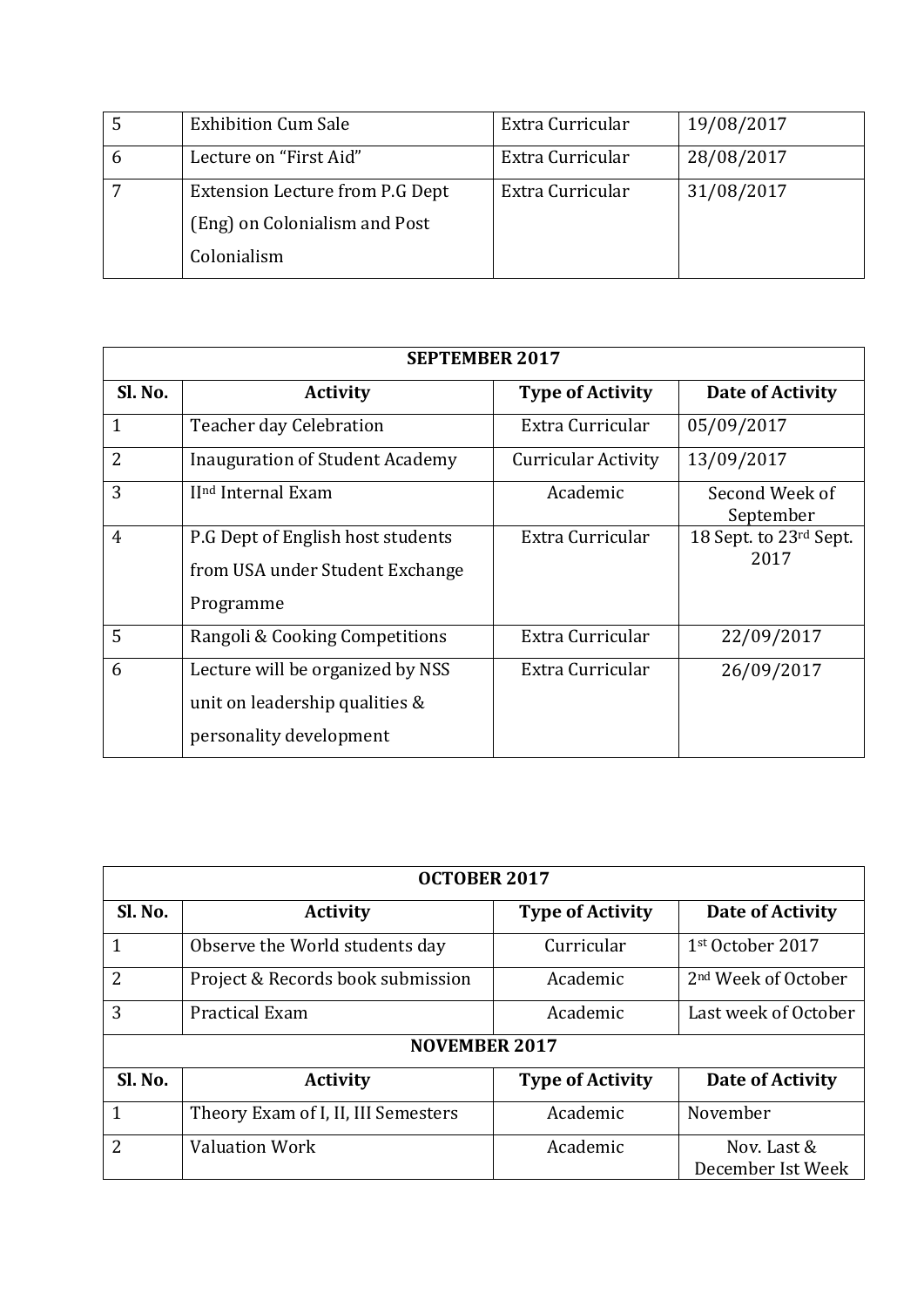| <b>DECEMBER 2017</b> |                                                   |                         |                          |  |
|----------------------|---------------------------------------------------|-------------------------|--------------------------|--|
| Sl. No.              | <b>Activity</b>                                   | <b>Type of Activity</b> | Date of Activity         |  |
|                      | Commencement of Classes II, IV & VI               | Academic                | 16th December 2017       |  |
|                      | Cleaning of College Campus by N.S.S<br>Volunteers | Social Activity         | Last Week of<br>December |  |

| <b>JANUARY 2018</b> |                                                                                                         |                          |                           |  |
|---------------------|---------------------------------------------------------------------------------------------------------|--------------------------|---------------------------|--|
| Sl. No.             | <b>Activity</b>                                                                                         | <b>Type of Activity</b>  | Date of Activity          |  |
| 1                   | Programme under Sveep Education<br>Competition on "Greater"<br>participation for Stronger<br>democracy" | Social Activity          | 20th Jan 2018             |  |
| $\overline{2}$      | Quiz Competition by Arabic Dept                                                                         | Literary                 | $22nd$ Jan 2018           |  |
| 3                   | Conduct Gandhi Sanskar Pariksha                                                                         | Curricular               | 24 <sup>th</sup> Jan 2018 |  |
| $\overline{4}$      | Slogan writing                                                                                          | Extra Curricular         | 25 <sup>th</sup> Jan 2018 |  |
| 5                   | <b>Singing Competition</b>                                                                              | Extra Curricular         | 25 <sup>th</sup> Jan 2018 |  |
| 6                   | Republic Day                                                                                            | <b>National Festival</b> | $26th$ Jan 2018           |  |

| <b>FEBRUARY 2018</b> |                                                    |                         |                             |  |
|----------------------|----------------------------------------------------|-------------------------|-----------------------------|--|
| Sl. No.              | <b>Activity</b>                                    | <b>Type of Activity</b> | Date of Activity            |  |
|                      | Talent Week                                        | Extra Curricular        | 1st Feb 2018                |  |
| $\mathcal{D}$        | <b>Annual Sport Meet</b>                           | Curricular              | 1 <sup>st</sup> Week of Feb |  |
| 3                    | Short Story, Poem, Essay, Elucation<br>Competition | Literary                | 15th Feb 2018               |  |
|                      | I <sup>st</sup> Internal Exam                      | Academic                | Last Week of Feb            |  |